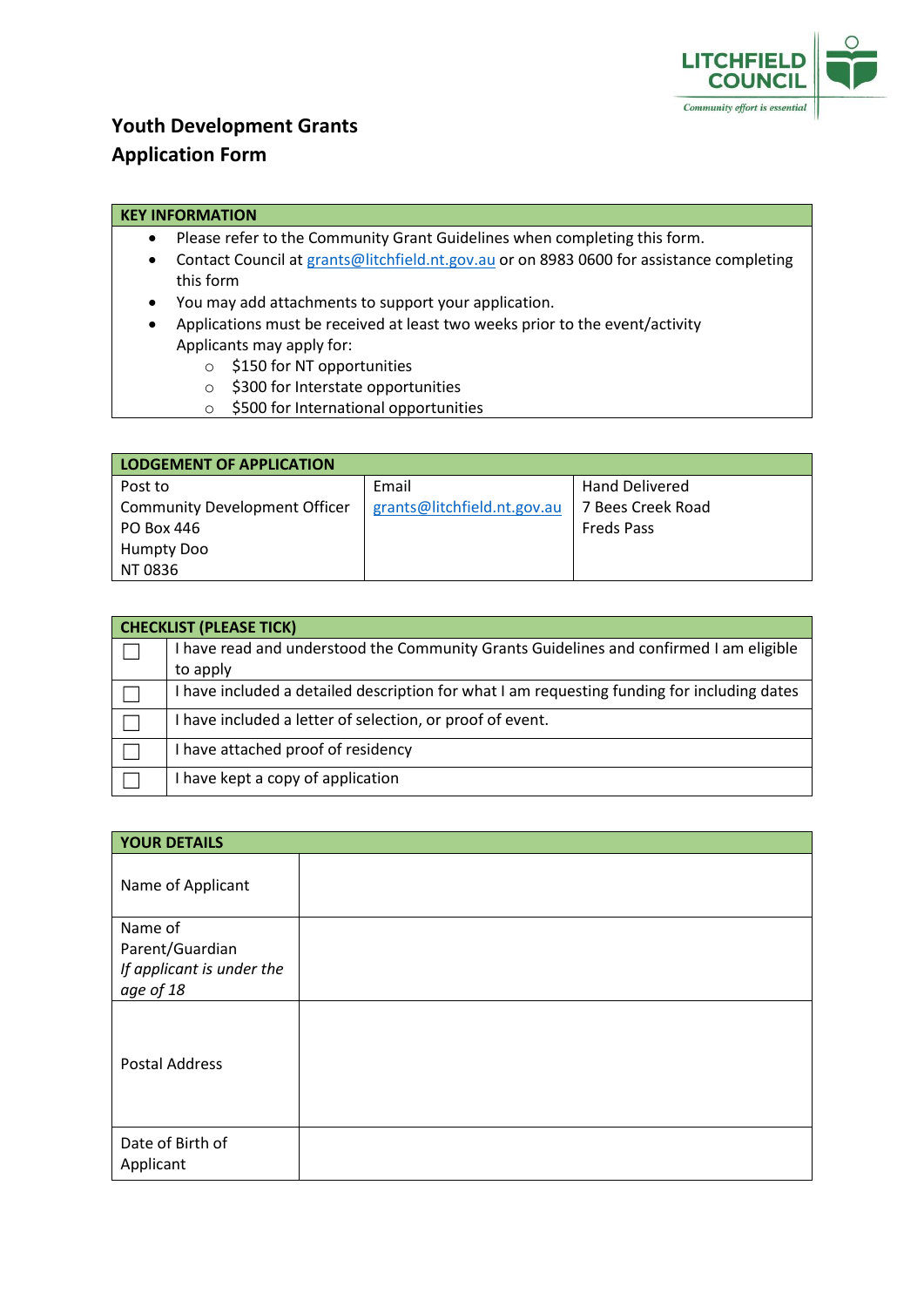

| <b>Contact Number</b>                                 |                 |  |
|-------------------------------------------------------|-----------------|--|
| Provide                                               |                 |  |
| parent/guardian                                       |                 |  |
| number if applicant                                   |                 |  |
| under 18.                                             |                 |  |
| Email                                                 |                 |  |
| <b>ABOUT YOUR ACTIVITY</b>                            |                 |  |
| <b>Activity Name</b>                                  |                 |  |
| Description of the Activity                           |                 |  |
| Think about:                                          |                 |  |
| Who are you representing?                             |                 |  |
| What skills will you learn?<br>What are the long term |                 |  |
| benefits of attending? How                            |                 |  |
| will this activity help you                           |                 |  |
| achieve your goals?                                   |                 |  |
|                                                       |                 |  |
|                                                       |                 |  |
|                                                       |                 |  |
|                                                       |                 |  |
|                                                       |                 |  |
|                                                       |                 |  |
|                                                       |                 |  |
|                                                       |                 |  |
|                                                       |                 |  |
|                                                       |                 |  |
|                                                       |                 |  |
|                                                       |                 |  |
|                                                       |                 |  |
|                                                       |                 |  |
|                                                       |                 |  |
|                                                       |                 |  |
|                                                       |                 |  |
|                                                       |                 |  |
| <b>Event Location</b>                                 |                 |  |
|                                                       |                 |  |
| <b>Start Date</b>                                     | <b>End Date</b> |  |
| What other support does                               |                 |  |
| the activity have? Are you                            |                 |  |
| going to apply for any                                |                 |  |
| other funding?                                        |                 |  |
| Include any community                                 |                 |  |
| assistance and other                                  |                 |  |
| financial support                                     |                 |  |
| Please indicate how the                               |                 |  |
| grant funds will be used                              |                 |  |